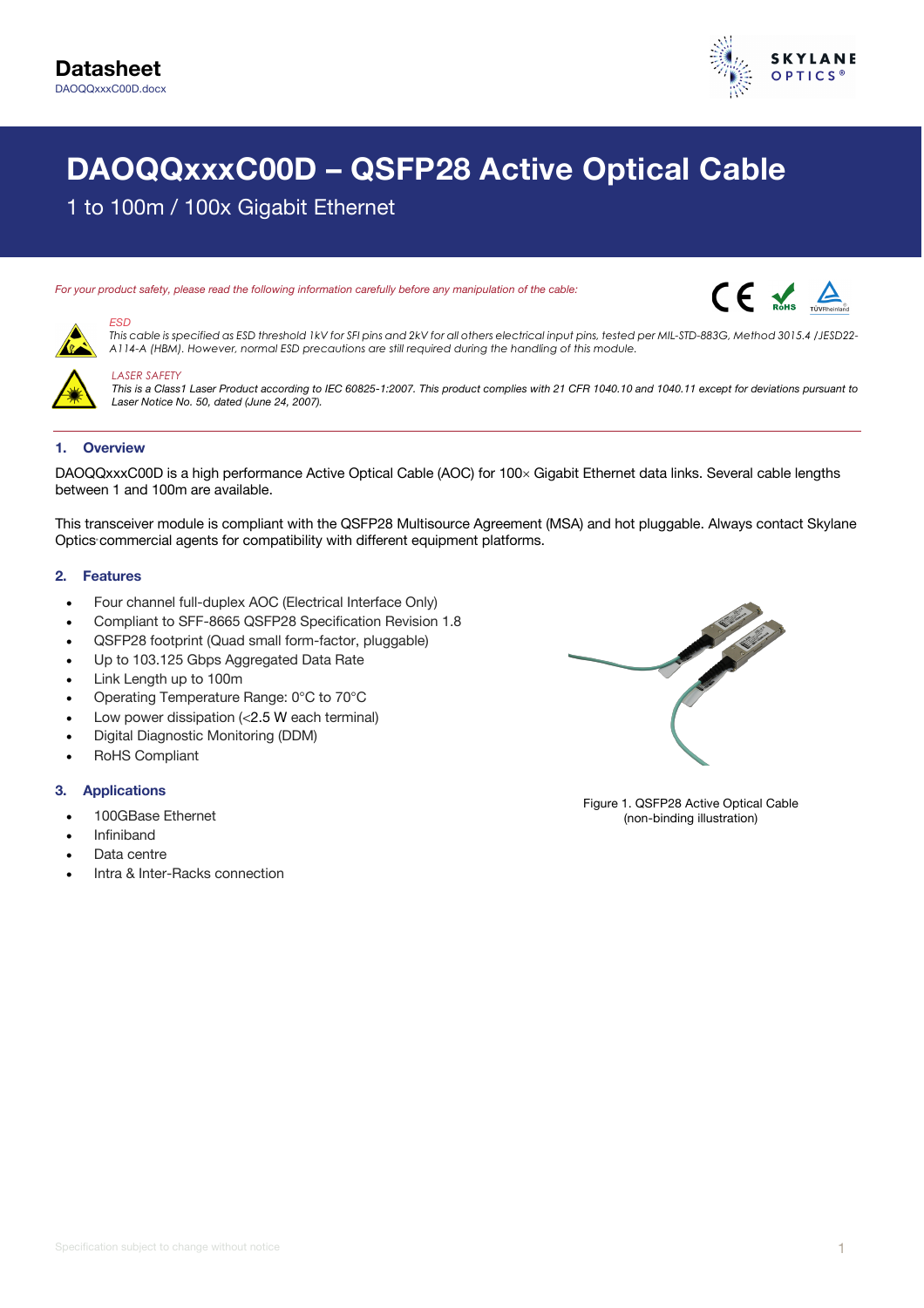DAOQQxxxC00D.docx



### **4. Technical Parameters**

| 4.1. Recommended Operating Conditions |       |     |            |             |                |
|---------------------------------------|-------|-----|------------|-------------|----------------|
| <b>Parameter</b>                      | Min   | Typ | <b>Max</b> | <b>Unit</b> | <b>Notes</b>   |
| Storage temperature                   | $-40$ |     | 85         | °C          |                |
| <b>Operating Case Temperature</b>     | 0     |     | 70         | °C          |                |
| <b>Relative Humidity</b>              | 5     |     | 85         | %           | Non condensing |
| Power Supply Voltage                  | 3.135 | 3.3 | 3.465      | v           |                |
| Power Supply Current                  |       |     | 760        | mA          | Each terminal  |
| Power Dissipation                     |       |     | 2.5        | W           | Each terminal  |

| 4.2. General Specifications |     |         |            |      |              |
|-----------------------------|-----|---------|------------|------|--------------|
| <b>Parameter</b>            | Min | Typ     | <b>Max</b> | Unit | <b>Notes</b> |
| Data Rate, each Lane        |     | 25.781  |            | Gbps |              |
| Aggregate Data Rate         |     | 103.125 |            | Gbps |              |

| 4.3. High-speed Electrical Interface, Host to QSFP28                                 |                                              |     |            |               |              |
|--------------------------------------------------------------------------------------|----------------------------------------------|-----|------------|---------------|--------------|
| <b>Parameter</b>                                                                     |                                              | Typ | <b>Max</b> | Unit          | <b>Notes</b> |
| Transmitter Differential Voltage peak-peak                                           |                                              |     | 900        | mV            |              |
| Transmitter Common Mode Voltage                                                      | $-350$                                       |     | 2850       | mV            |              |
| Common Mode to Differential Conversion and Differential to<br>Common Mode Conversion | Per OIF CEI-28G-VSR &<br>CAUI-4 requirements |     | dB         | SDC22 & SCD22 |              |
| Receiver Differential Voltage peak-peak                                              |                                              |     | 900        | mV            |              |
| Receiver Differential Output Voltage Swing                                           |                                              |     | 2850       | mV            |              |
| Common Mode to Differential Conversion and Differential to<br>Common Mode Conversion | Per OIF CEI-28G-VSR &<br>CAUI-4 requirements |     | dB         | SDC22 & SCD22 |              |

### **5. Transceiver Electrical Pad Layout**





Figure 2. QSFP28 Electrical Pad Layout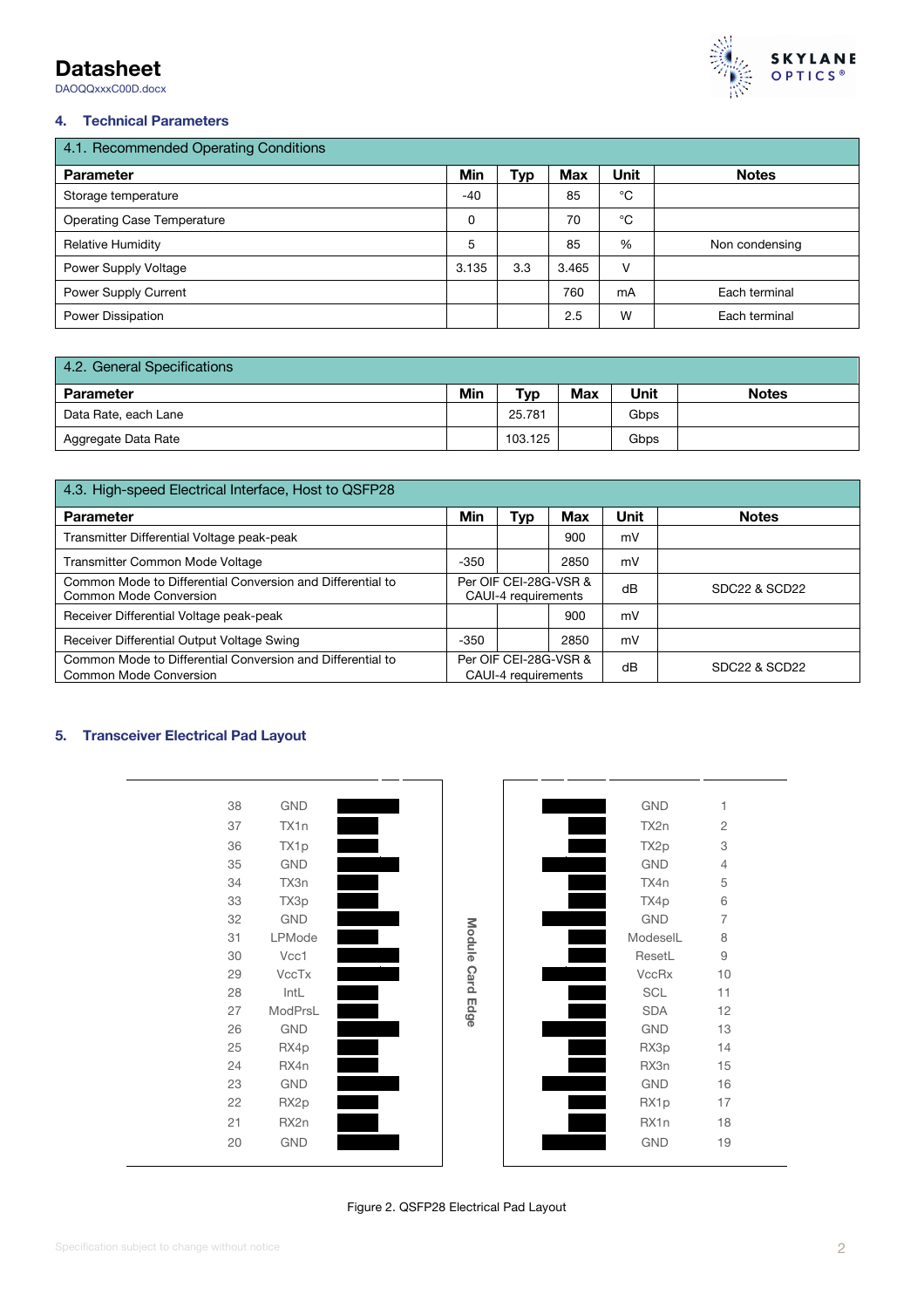DAOQQxxxC00D.docx

### **6. Module Electrical Pin Definition**

QSFP28 MSA (SFF-8679)

| Pin            | <b>Symbol</b>    | <b>Description</b>                    | Pin | <b>Symbol</b>    | <b>Description</b>                  |
|----------------|------------------|---------------------------------------|-----|------------------|-------------------------------------|
| 1              | <b>GND</b>       | Ground                                | 20  | <b>GND</b>       | Ground                              |
| 2              | TX <sub>2n</sub> | Transmitter Inverted Data Input       | 21  | RX <sub>2n</sub> | Receiver Inverted Data Output       |
| 3              | TX <sub>2p</sub> | Transmitter Non-Inverted Data Input   | 22  | RX <sub>2p</sub> | Receiver Non-Inverted Data Output   |
| 4              | <b>GND</b>       | Ground                                | 23  | <b>GND</b>       | Ground                              |
| 5              | TX4n             | Transmitter Inverted Data Input       | 24  | RX4n             | Receiver Inverted Data Output       |
| 6              | TX4p             | Transmitter Non-Inverted Data Input   | 25  | RX4p             | Receiver Non-Inverted Data Output   |
| $\overline{7}$ | <b>GND</b>       | Ground                                | 26  | <b>GND</b>       | Ground                              |
| 8              | ModSelL          | <b>Module Select</b>                  | 27  | ModPrsL          | <b>Module Present</b>               |
| 9              | ResetL           | Module Reset                          | 28  | Int              | Interrupt                           |
| 10             | <b>VccRx</b>     | <b>Receiver Power Supply</b>          | 29  | <b>VccTx</b>     | <b>Transmitter Power supply</b>     |
| 11             | <b>SCL</b>       | Two-Wire Serial Interface Clock (SCL) | 30  | Vcc1             | Power supply                        |
| 12             | <b>SDA</b>       | Two-wire Serial Interface Data (SDA)  | 31  | LPMode           | Low Power Mode                      |
| 13             | <b>GND</b>       | Ground                                | 32  | <b>GND</b>       | Ground                              |
| 14             | RX3p             | Receiver Non-Inverted Data Output     | 33  | TX3p             | Transmitter Non-Inverted Data Input |
| 15             | RX3n             | Receiver Inverted Data Output         | 34  | TX3n             | Transmitter Inverted Data Input     |
| 16             | <b>GND</b>       | Ground                                | 35  | <b>GND</b>       | Ground                              |
| 17             | RX1p             | Receiver Non-Inverted Data Output     | 36  | TX1p             | Transmitter Non-Inverted Data Input |
| 18             | RX1n             | Receiver Inverted Data Output         | 37  | TX1n             | Transmitter Inverted Data Input     |
| 19             | <b>GND</b>       | Ground                                | 38  | <b>GND</b>       | Ground                              |

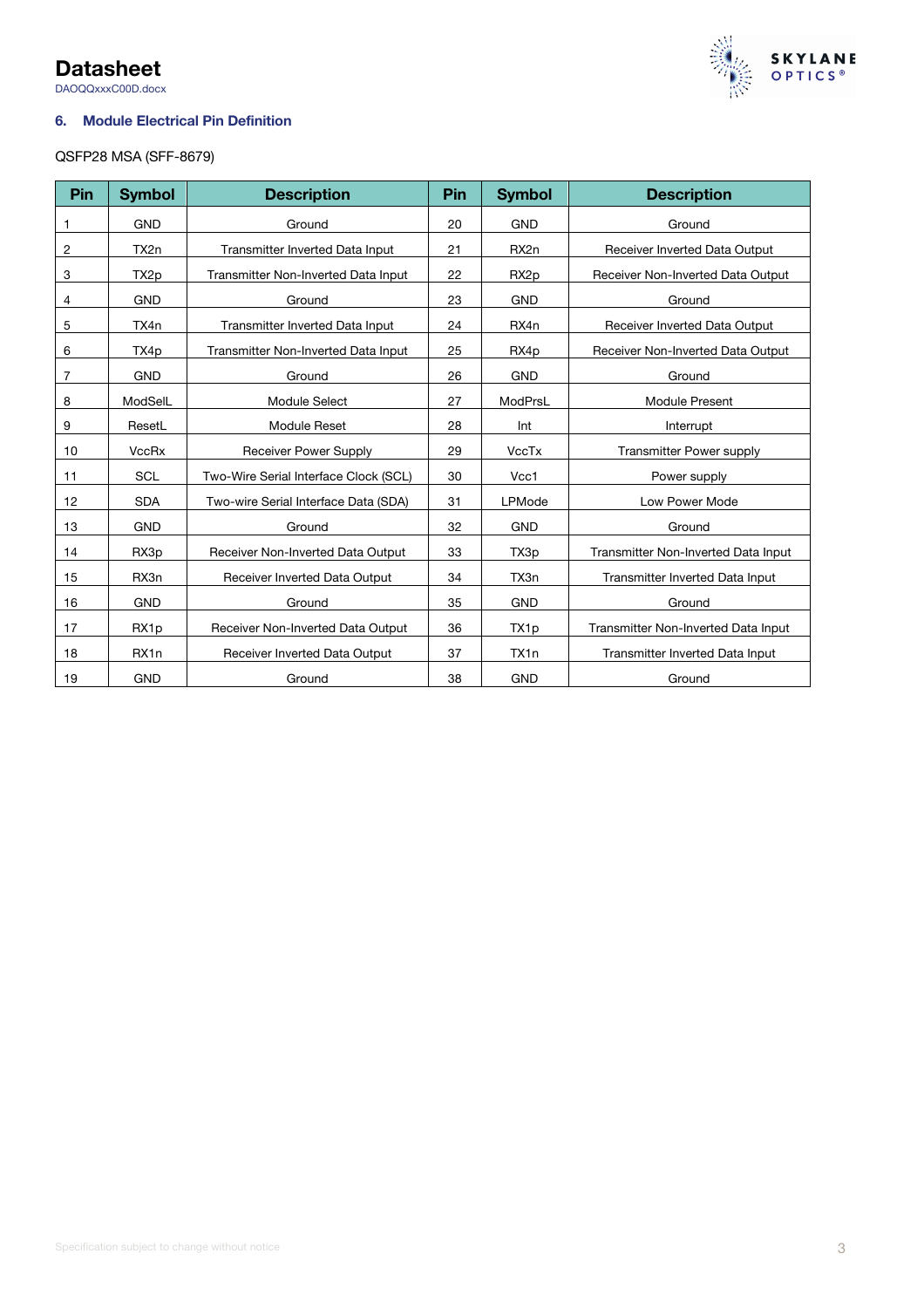DAOQQxxxC00D.docx

#### **7. EEPROM**

#### QSFP28 MSA (SFF-8636)







Figure 3. EEPROM of a QSFP28